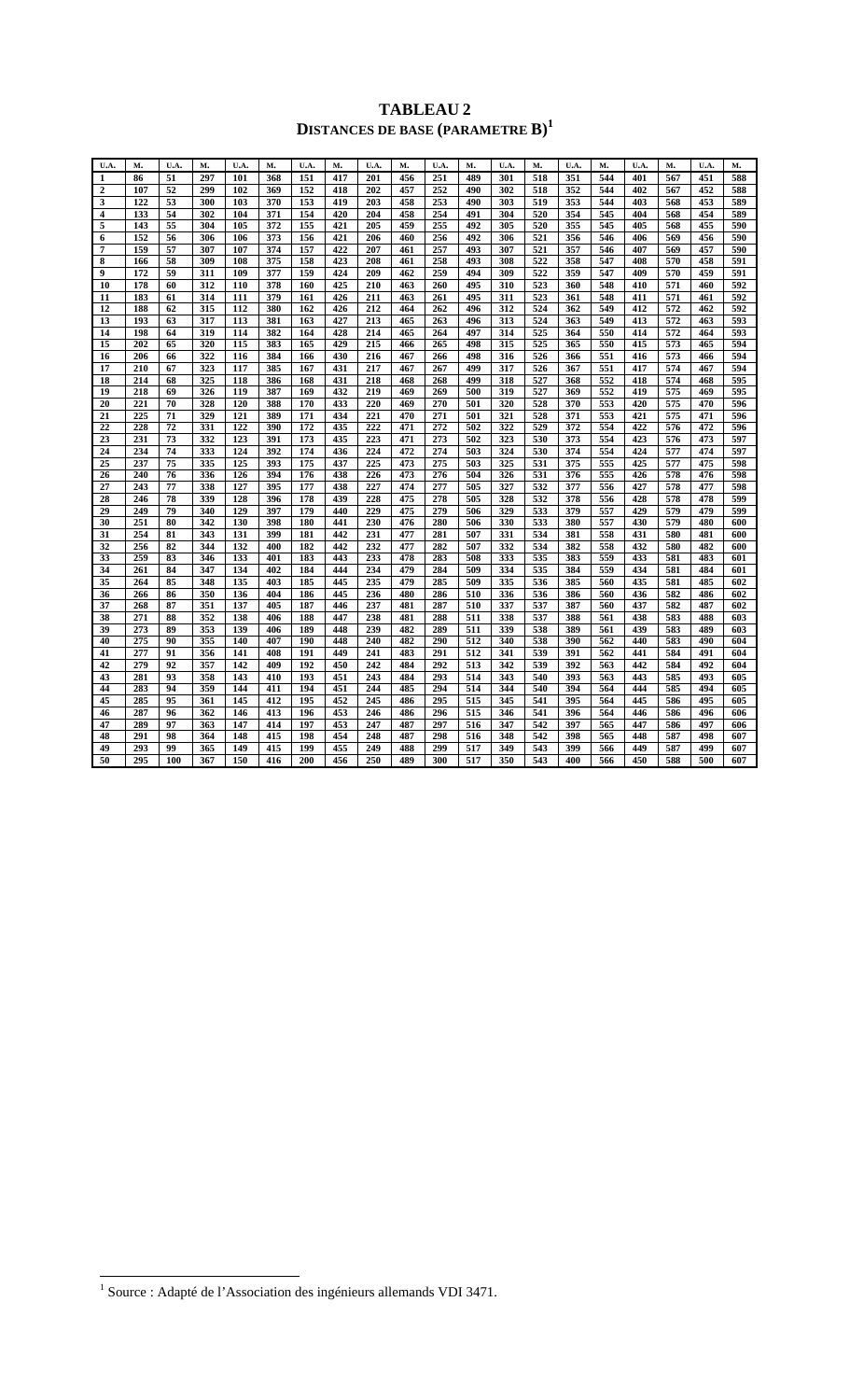| U.A.       | м.         | U.A.       | м.         | U.A.       | м.         | U.A.       | м.         | U.A.       | м.         | U.A.       | м.         | U.A.       | м.         | U.A.       | м.         | U.A.       | М.         | U.A.       | M.               |
|------------|------------|------------|------------|------------|------------|------------|------------|------------|------------|------------|------------|------------|------------|------------|------------|------------|------------|------------|------------------|
|            |            |            |            | 601        |            |            |            | 701        |            | 751        | 690        | 801        | 704        |            |            | 901        |            | 951        | 743              |
| 501<br>502 | 608<br>608 | 551<br>552 | 626<br>626 | 602        | 643<br>644 | 651<br>652 | 660<br>660 | 702        | 675<br>676 | 752        | 690        | 802        | 704        | 851<br>852 | 718<br>718 | 902        | 731<br>731 | 952        | 743              |
| 503        | 608        | 553        | 627        | 603        | 644        | 653        | 660        | 703        | 676        | 753        | 691        | 803        | 705        | 853        | 718        | 903        | 731        | 953        | 744              |
| 504        | 609        | 554        | 627        | 604        | 644        | 654        | 661        | 704        | 676        | 754        | 691        | 804        | 705        | 854        | 718        | 904        | 731        | 954        | 744              |
| 505        | 609        | 555        | 628        | 605        | 645        | 655        | 661        | 705        | 676        | 755        | 691        | 805        | 705        | 855        | 719        | 905        | 732        | 955        | 744              |
|            |            |            |            |            |            |            |            |            |            |            |            |            |            |            |            |            |            |            |                  |
| 506<br>507 | 610<br>610 | 556<br>557 | 628<br>628 | 606<br>607 | 645<br>645 | 656<br>657 | 661<br>662 | 706<br>707 | 677<br>677 | 756<br>757 | 691<br>692 | 806<br>807 | 706<br>706 | 856<br>857 | 719<br>719 | 906<br>907 | 732<br>732 | 956<br>957 | 744<br>745       |
|            |            |            |            |            |            |            |            |            |            | 758        |            |            |            |            | 719        | 908        | 732        | 958        |                  |
| 508        | 610        | 558        | 629        | 608        | 646        | 658        | 662        | 708        | 677        |            | 692        | 808        | 706        | 858        |            |            |            |            | 745<br>745       |
| 509        | 611        | 559        | 629        | 609        | 646        | 659        | 662        | 709        | 678        | 759        | 692        | 809        | 706        | 859        | 720        | 909        | 733        | 959        |                  |
| 510        | 611        | 560        | 629        | 610        | 646        | 660        | 663        | 710        | 678        | 760        | 693        | 810        | 707        | 860        | 720        | 910        | 733        | 960        | 745              |
| 511        | 612        | 561        | 630        | 611        | 647        | 661        | 663        | 711        | 678        | 761        | 693        | 811        | 707        | 861        | 720        | 911        | 733        | 961        | 746              |
| 512        | 612        | 562        | 630        | 612        | 647        | 662        | 663        | 712        | 679        | 762        | 693        | 812        | 707        | 862        | 721        | 912        | 733        | 962        | 746              |
| 513        | 612        | 563        | 630        | 613        | 647        | 663        | 664        | 713        | 679        | 763        | 693        | 813        | 707        | 863        | 721        | 913        | 734        | 963        | 746              |
| 514        | 613        | 564        | 631        | 614        | 648        | 664        | 664        | 714        | 679        | 764        | 694        | 814        | 708        | 864        | 721        | 914        | 734        | 964        | 746              |
| 515        | 613        | 565        | 631        | 615        | 648        | 665        | 664        | 715        | 679        | 765        | 694        | 815        | 708        | 865        | 721        | 915        | 734        | 965        | 747              |
| 516        | 613        | 566        | 631        | 616        | 648        | 666        | 665        | 716        | 680        | 766        | 694        | 816        | 708        | 866        | 722        | 916        | 734        | 966        | 747              |
| 517        | 614        | 567        | 632        | 617        | 649        | 667        | 665        | 717        | 680        | 767        | 695        | 817        | 709        | 867        | 722        | 917        | 735        | 967        | 747              |
| 518        | 614        | 568        | 632        | 618        | 649        | 668        | 665        | 718        | 680        | 768        | 695        | 818        | 709        | 868        | 722        | 918        | 735        | 968        | 747              |
| 519        | 614        | 569        | 632        | 619        | 649        | 669        | 665        | 719        | 681        | 769        | 695        | 819        | 709        | 869        | 722        | 919        | 735        | 969        | 747              |
| 520        | 615        | 570        | 633        | 620        | 650        | 670        | 666        | 720        | 681        | 770        | 695        | 820        | 709        | 870        | 723        | 920        | 735        | 970        | 748              |
| 521        | 615        | 571        | 633        | 621        | 650        | 671        | 666        | 721        | 681        | 771        | 696        | 821        | 710        | 871        | 723        | 921        | 736        | 971        | 748              |
| 522        | 616        | 572        | 634        | 622        | 650        | 672        | 666        | 722        | 682        | 772        | 696        | 822        | 710        | 872        | 723        | 922        | 736        | 972        | 748              |
| 523        | 616        | 573        | 634        | 623        | 651        | 673        | 667        | 723        | 682        | 773        | 696        | 823        | 710        | 873        | 723        | 923        | 736        | 973        | 748              |
| 524        | 616        | 574        | 634        | 624        | 651        | 674        | 667        | 724        | 682        | 774        | 697        | 824        | 710        | 874        | 724        | 924        | 736        | 974        | 749              |
| 525        | 617        | 575        | 635        | 625        | 651        | 675        | 667        | 725        | 682        | 775        | 697        | 825        | 711        | 875        | 724        | 925        | 737        | 975        | 749              |
| 526        | 617        | 576        | 635        | 626        | 652        | 676        | 668        | 726        | 683        | 776        | 697        | 826        | 711        | 876        | 724        | 926        | 737        | 976        | 749              |
| 527        | 617        | 577        | 635        | 627        | 652        | 677        | 668        | 727        | 683        | 777        | 697        | 827        | 711        | 877        | 724        | 927        | 737        | 977        | 749              |
| 528        | 618        | 578        | 636        | 628        | 652        | 678        | 668        | 728        | 683        | 778        | 698        | 828        | 711        | 878        | 725        | 928        | 737        | 978        | 750              |
| 529        | 618        | 579        | 636        | 629        | 653        | 679        | 669        | 729        | 684        | 779        | 698        | 829        | 712        | 879        | 725        | 929        | 738        | 979        | 750              |
| 530        | 619        | 580        | 636        | 630        | 653        | 680        | 669        | 730        | 684        | 780        | 698        | 830        | 712        | 880        | 725        | 930        | 738        | 980        | 750              |
| 531        | 619        | 581        | 637        | 631        | 653        | 681        | 669        | 731        | 684        | 781        | 699        | 831        | 712        | 881        | 725        | 931        | 738        | 981        | 750              |
| 532        | 619        | 582        | 637        | 632        | 654        | 682        | 669        | 732        | 685        | 782        | 699        | 832        | 713        | 882        | 726        | 932        | 738        | 982        | 751              |
| 533        | 620        | 583        | 637        | 633        | 654        | 683        | 670        | 733        | 685        | 783        | 699        | 833        | 713        | 883        | 726        | 933        | 739        | 983        | 751              |
| 534        | 620        | 584        | 638        | 634        | 654        | 684        | 670        | 734        | 685        | 784        | 699        | 834        | 713        | 884        | 726        | 934        | 739        | 984        | 751              |
| 535        | 620        | 585        | 638        | 635        | 655        | 685        | 670        | 735        | 685        | 785        | 700        | 835        | 713        | 885        | 727        | 935        | 739        | 985        | 751              |
| 536        | 621        | 586        | 638        | 636        | 655        | 686        | 671        | 736        | 686        | 786        | 700        | 836        | 714        | 886        | 727        | 936        | 739        | 986        | 752              |
| 537        | 621        | 587        | 639        | 637        | 655        | 687        | 671        | 737        | 686        | 787        | 700        | 837        | 714        | 887        | 727        | 937        | 740        | 987        | 752              |
| 538        | 621        | 588        | 639        | 638        | 656        | 688        | 671        | 738        | 686        | 788        | 701        | 838        | 714        | 888        | 727        | 938        | 740        | 988        | 752              |
| 539        | 622        | 589        | 639        | 639        | 656        | 689        | 672        | 739        | 687        | 789        | 701        | 839        | 714        | 889        | 728        | 939        | 740        | 989        | 752              |
| 540        | 622        | 590        | 640        | 640        | 656        | 690        | 672        | 740        | 667        | 790        | 701        | 840        | 715        | 890        | 728        | 940        | 740        | 990        | $\overline{753}$ |
| 541        | 623        | 591        | 640        | 641        | 657        | 691        | 672        | 741        | 687        | 791        | 701        | 841        | 715        | 891        | 728        | 941        | 741        | 991        | 753              |
| 542        | 623        | 592        | 640        | 642        | 657        | 692        | 673        | 742        | 687        | 792        | 702        | 842        | 715        | 892        | 728        | 942        | 741        | 992        | 753              |
| 543        | 623        | 593        | 641        | 643        | 657        | 693        | 673        | 743        | 688        | 793        | 702        | 843        | 716        | 893        | 729        | 943        | 741        | 993        | 753              |
| 544        | 624        | 594        | 641        | 644        | 658        | 694        | 673        | 744        | 688        | 794        | 702        | 844        | 716        | 894        | 729        | 944        | 741        | 994        | 753              |
| 545        | 624        | 595        | 641        | 645        | 658        | 695        | 673        | 745        | 688        | 795        | 702        | 845        | 716        | 895        | 729        | 945        | 742        | 995        | 754              |
| 546        | 624        | 596        | 642        | 646        | 658        | 696        | 674        | 746        | 689        | 796        | 703        | 846        | 716        | 896        | 729        | 946        | 742        | 996        | 754              |
| 547        | 625        | 597        | 642        | 647        | 658        | 697        | 674        | 747        | 689        | 797        | 703        | 847        | 717        | 897        | 730        | 947        | 742        | 997        | 754              |
| 548        | 625        | 598        | 642        | 648        | 659        | 698        | 674        | 748        | 689        | 798        | 703        | 848        | 717        | 898        | 730        | 948        | 742        | 998        | 754              |
| 549        | 625        | 599        | 643        | 649        | 659        | 699        | 675        | 749        | 689        | 799        | 704        | 849        | 717        | 899        | 730        | 949        | 743        | 999        | 755              |
| 550        | 626        | 600        | 643        | 650        | 659        | 700        | 675        | 750        | 690        | 800        | 704        | 850        | 717        | 900        | 730        | 950        | 743        | 1000       | 755              |